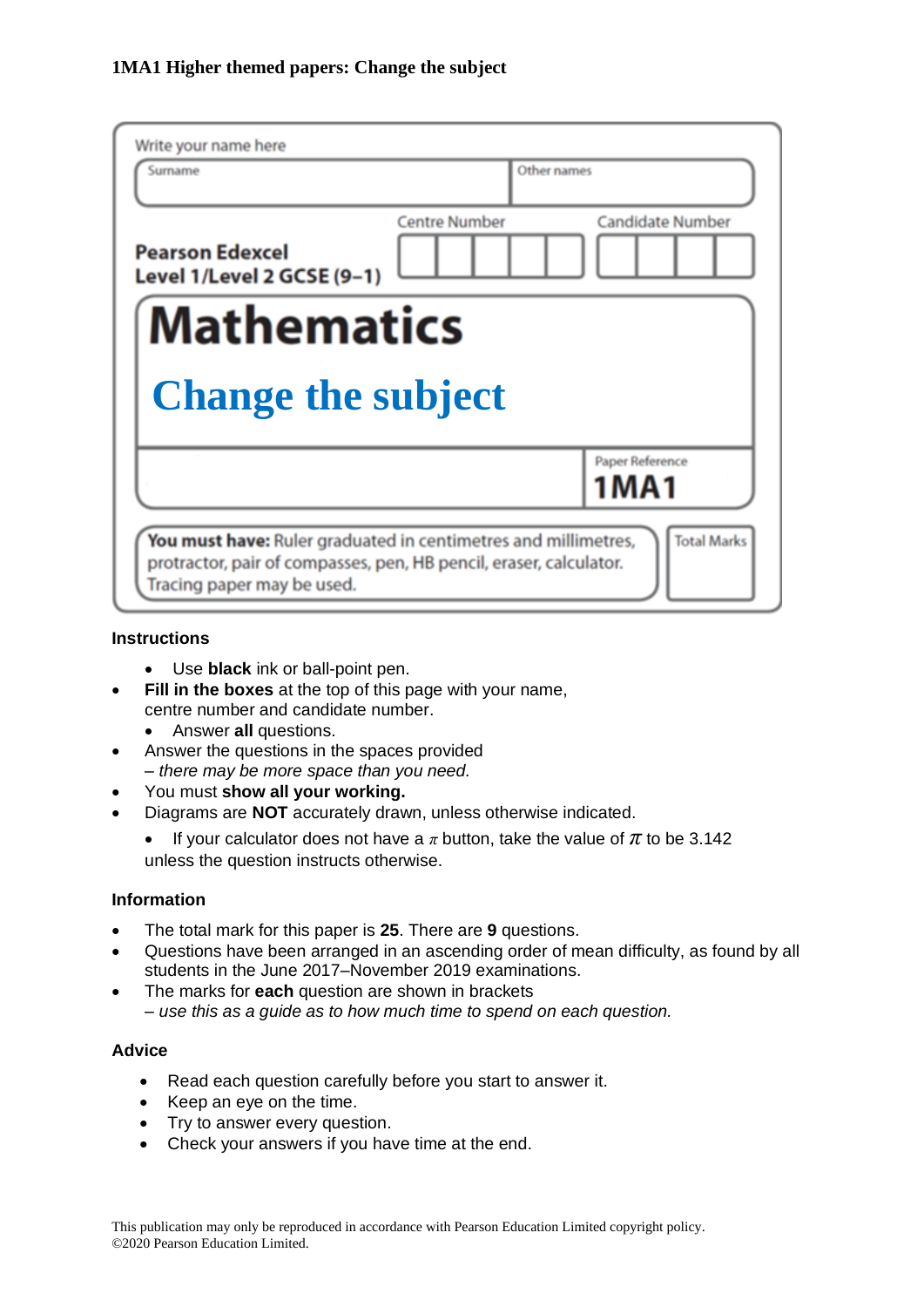**1** Make *v* the subject of the formula  $w = \frac{15(t - 2v)}{v}$ *v*

> ....................................................... **(3)**

**(Total for Question 1 is 3 marks)**

**2** Make *m* the subject of the formula  $f = \frac{3m+4}{1}$ *<sup>m</sup>*-1

.......................................................

**(Total for Question 2 is 3 marks)**

**\_\_\_\_\_\_\_\_\_\_\_\_\_\_\_\_\_\_\_\_\_\_\_\_\_\_\_\_\_\_\_\_\_\_\_\_\_\_\_\_\_\_\_\_\_\_\_\_\_\_\_\_\_\_\_\_\_\_\_\_\_\_\_\_\_\_\_\_\_\_\_\_\_\_\_**

**\_\_\_\_\_\_\_\_\_\_\_\_\_\_\_\_\_\_\_\_\_\_\_\_\_\_\_\_\_\_\_\_\_\_\_\_\_\_\_\_\_\_\_\_\_\_\_\_\_\_\_\_\_\_\_\_\_\_\_\_\_\_\_\_\_\_\_\_\_\_\_\_\_\_\_**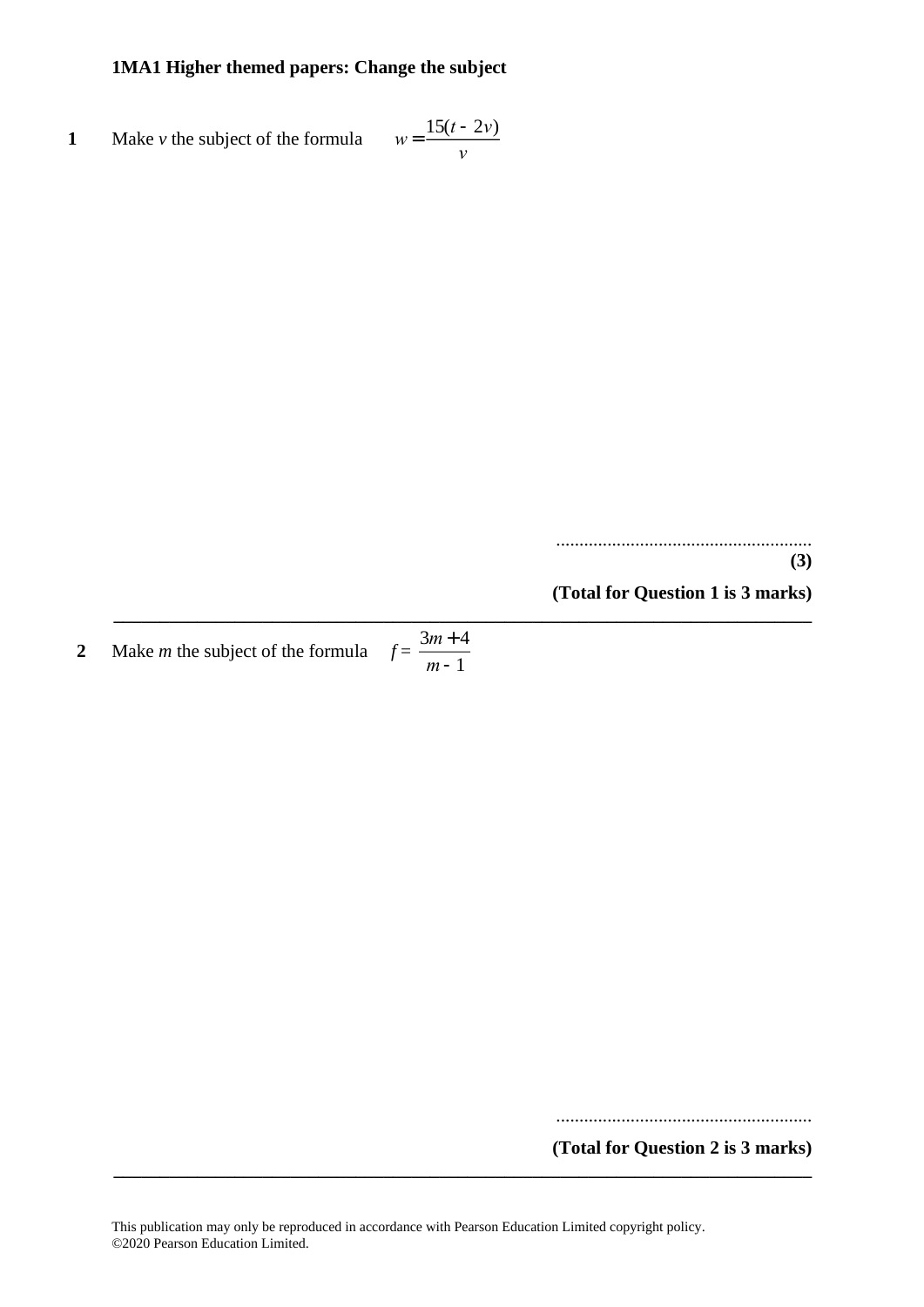**3** Make *s* the subject of  $v^2 = u^2 + 2as$ 

........................................................................................

**(2)**

**(Total for Question 3 is 4 marks)**

#### 4  $T = \frac{q}{q}$  $\frac{9}{2}$  + 5

Here is Spencer's method to make *q* the subject of the formula.

 $2 \times T = q + 5$ 

 $q = 2T - 5$ 

What mistake did Spencer make in the first line of his method?

...................................................................................................................................................... ...................................................................................................................................................... ...................................................................................................................................................... **(Total for Question 4 is 1 mark)**

**\_\_\_\_\_\_\_\_\_\_\_\_\_\_\_\_\_\_\_\_\_\_\_\_\_\_\_\_\_\_\_\_\_\_\_\_\_\_\_\_\_\_\_\_\_\_\_\_\_\_\_\_\_\_\_\_\_\_\_\_\_\_\_\_\_\_\_\_\_\_\_\_\_\_\_**

**\_\_\_\_\_\_\_\_\_\_\_\_\_\_\_\_\_\_\_\_\_\_\_\_\_\_\_\_\_\_\_\_\_\_\_\_\_\_\_\_\_\_\_\_\_\_\_\_\_\_\_\_\_\_\_\_\_\_\_\_\_\_\_\_\_\_\_\_\_\_\_\_\_\_\_**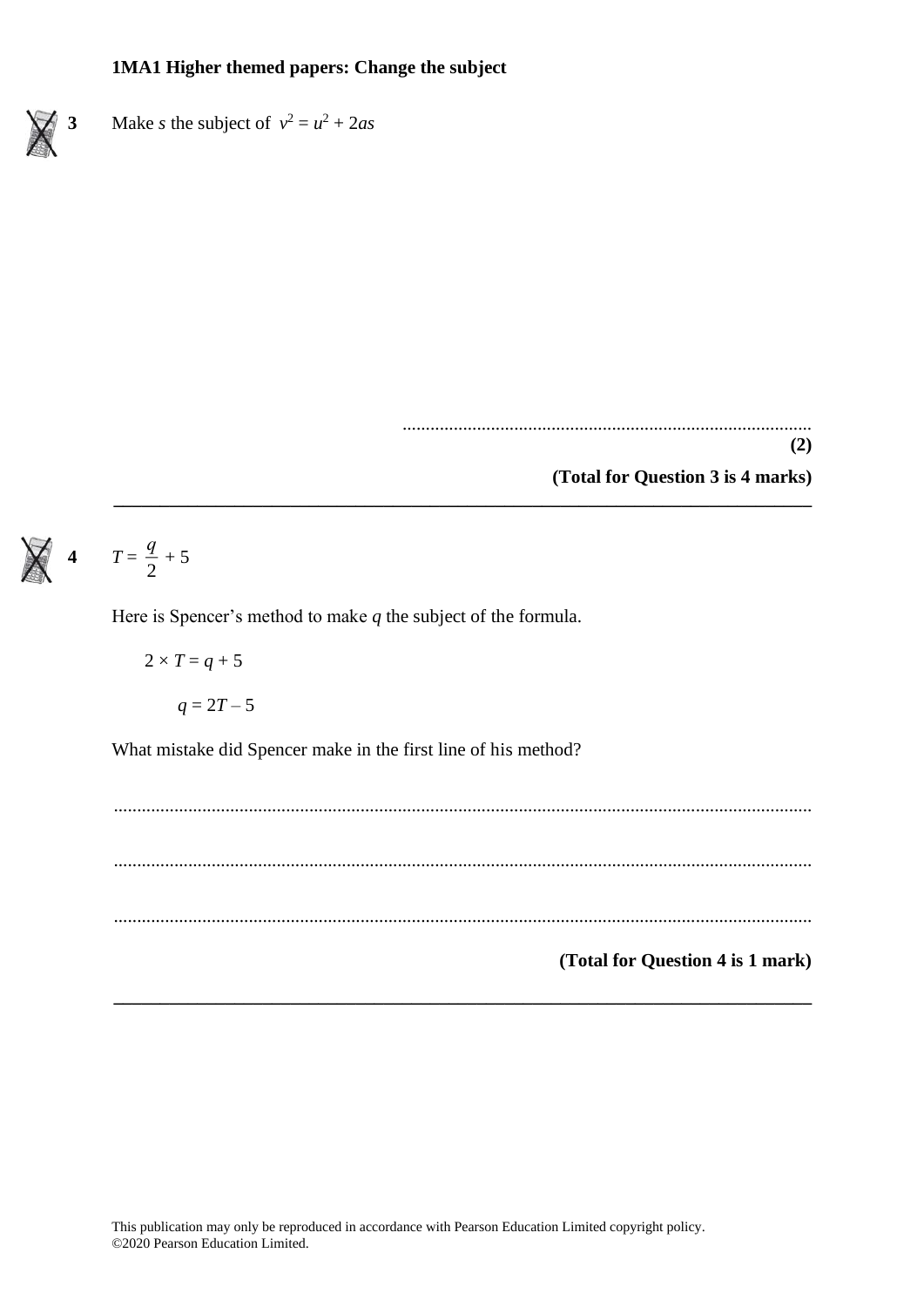**5** Make *k* the subject of the formula  $y = \sqrt{2m-k}$ 

..................................................................................

**\_\_\_\_\_\_\_\_\_\_\_\_\_\_\_\_\_\_\_\_\_\_\_\_\_\_\_\_\_\_\_\_\_\_\_\_\_\_\_\_\_\_\_\_\_\_\_\_\_\_\_\_\_\_\_\_\_\_\_\_\_\_\_\_\_\_\_\_\_\_\_\_\_\_\_**

**(Total for Question 5 is 2 marks)**

**6** Make *t* the subject of  $p = \sqrt{a + \frac{b}{2}}$  $a + \frac{t}{a}$ 

.......................................................

**(Total for Question 6 is 3 marks) \_\_\_\_\_\_\_\_\_\_\_\_\_\_\_\_\_\_\_\_\_\_\_\_\_\_\_\_\_\_\_\_\_\_\_\_\_\_\_\_\_\_\_\_\_\_\_\_\_\_\_\_\_\_\_\_\_\_\_\_\_\_\_\_\_\_\_\_\_\_\_\_\_\_\_**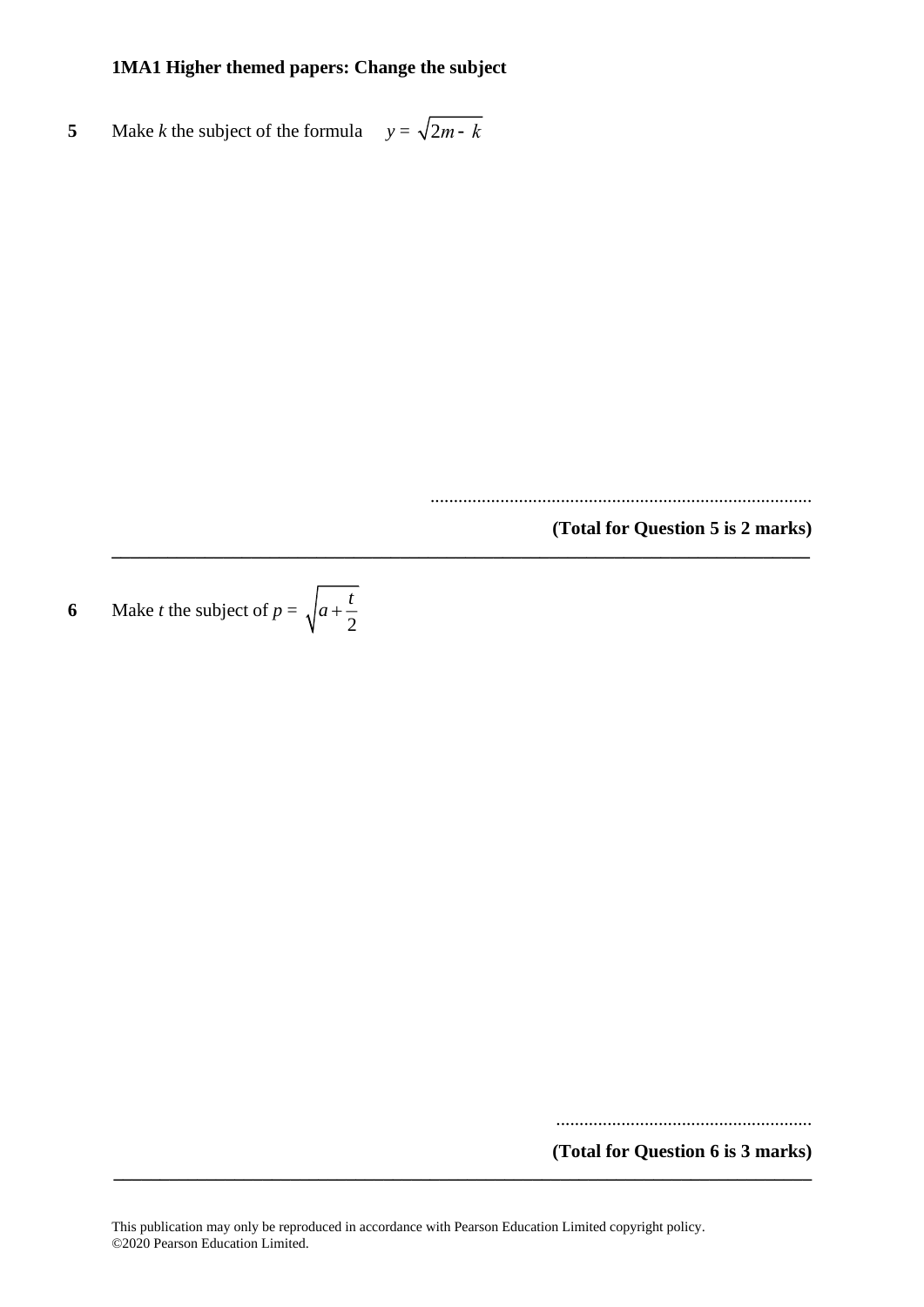**7**  $u = \frac{3u}{4}$  $\frac{3t}{t}$  + 2

Make *t* the subject of the formula.

....................................................... **(3)**

**(Total for Question 7 is 7 marks)**



..................................................................................

**(Total for Question 8 is 4 marks)**

**\_\_\_\_\_\_\_\_\_\_\_\_\_\_\_\_\_\_\_\_\_\_\_\_\_\_\_\_\_\_\_\_\_\_\_\_\_\_\_\_\_\_\_\_\_\_\_\_\_\_\_\_\_\_\_\_\_\_\_\_\_\_\_\_\_\_\_\_\_\_\_\_\_\_\_**

**\_\_\_\_\_\_\_\_\_\_\_\_\_\_\_\_\_\_\_\_\_\_\_\_\_\_\_\_\_\_\_\_\_\_\_\_\_\_\_\_\_\_\_\_\_\_\_\_\_\_\_\_\_\_\_\_\_\_\_\_\_\_\_\_\_\_\_\_\_\_\_\_\_\_\_**